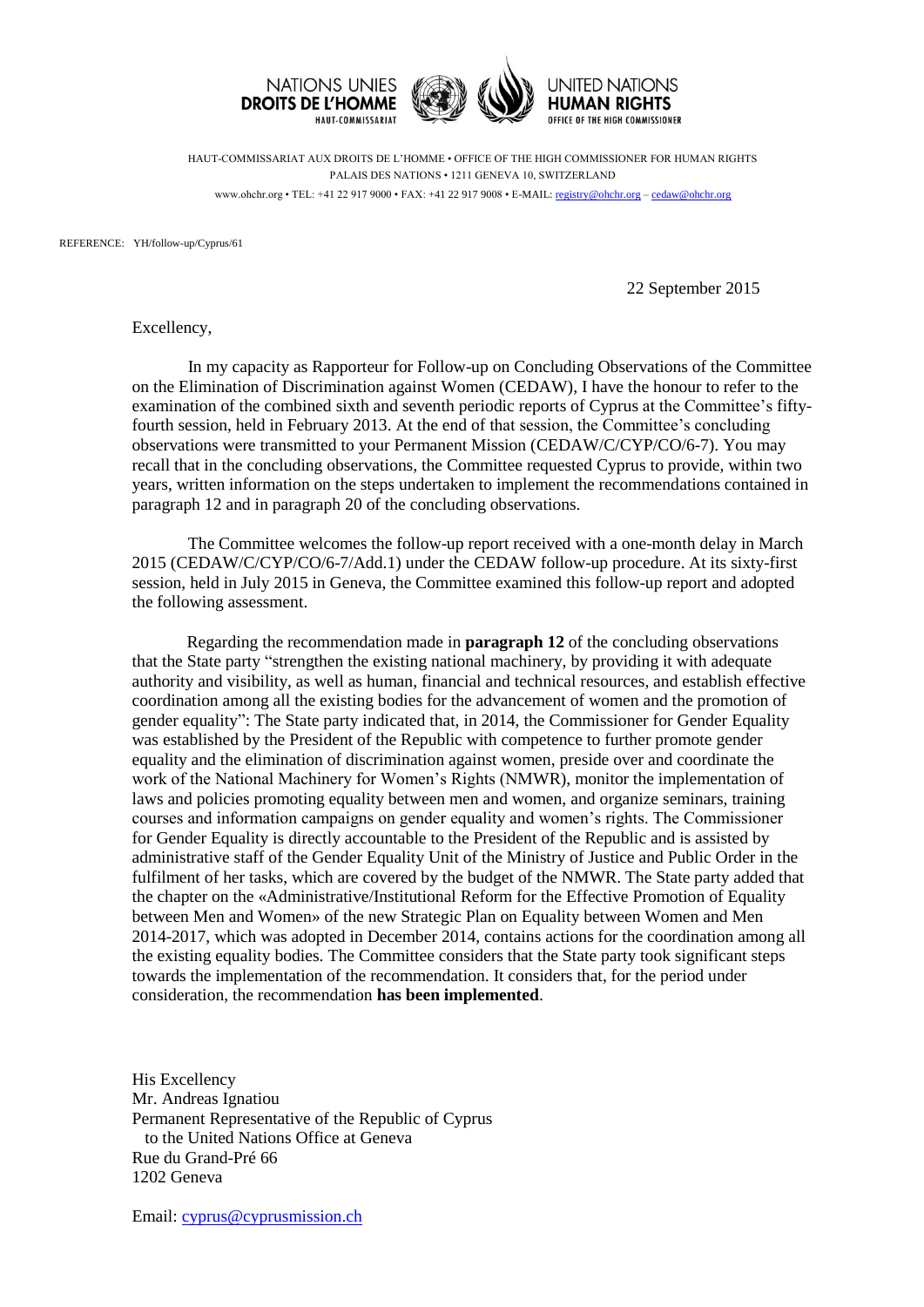

Regarding the recommendation made in **paragraph 20** of the concluding observations that the State party "provide adequate assistance and protection to all victims of human trafficking, irrespective of their capacity or willingness to cooperate in the legal proceedings against traffickers, and ensure that such assistance includes psychological support, rehabilitation and social reintegration": The State party mentioned that the new National Action Plan Against Trafficking in Human Beings 2013-2015, which is currently being implemented, covers all aspects of the issue, including assistance and protection to victims. In addition, the Preventing and Combating Trafficking and Exploitation in Human Beings and Protection of Victims Law, which came into force in April 2014, provides for, inter alia, access to free legal advice and legal representation for claiming compensation, irrespective of the victim's willingness to cooperate with the prosecuting authorities, access to the witness protection programme for victims wishing to cooperate with the prosecuting authorities, and access to physical, psychological, economic and social rehabilitation. Victims of trafficking holders of a temporary residence permit or a registration certificate have also the right to access the labour market in the same way as Cypriot citizens, to access vocational training and education as well as programmes aiming at facilitating their rehabilitation and reintegration in the social life. Nevertheless, the State party stated that the temporary residence permit or the registration certificate of a victim may be revoked by the Ministry of Interior, along with the rights prescribed in the law, if the said victim ceases to cooperate with the prosecuting authorities. The Committee considers that the State party took some steps to provide adequate assistance and protection to all victims of human trafficking and ensure that such assistance includes psychological support, rehabilitation and social reintegration. However, it remains concerned that some protection and assistance measures provided for in the law may be lifted if the victim is unwilling to cooperate with the prosecuting authorities in the legal proceedings against traffickers. The Committee considers that the recommendation **has been partially implemented**.

Regarding the recommendation that the State party "take effective measures to strictly enforce existing legislation pertaining to private employment agencies and monitor their activities, with a view to preventing the trafficking of migrant women as domestic workers, and consider ratifying ILO Convention No. 181 concerning private employment agencies (1997)": The State party mentioned that the criminal record of the natural or legal persons involved in the establishment and operation of private employment agencies is examined, in order to ensure that they have not been convicted for offences, such as sexual exploitation or trafficking in human beings, or any other serious criminal offence. Moreover, since 2012, training for the owners of such agencies has been taking place once a year on the provision of the Private Employment Agency Law (2012). In addition, the regulations made by virtue of the Temporary Agency Work Law (2012) provide for the procedure of licensing and inspection of the operation of temporary employment agencies. Besides, the State party indicated that departments having competence in the matter are currently considering all issues relating to the ratification of ILO Convention No. 181. The Committee considers that the State party took some measures to enforce existing legislation pertaining to private employment agencies and monitor their activities. However, it considers that the State party failed to indicate whether these measures are aimed at preventing the trafficking of migrant women as domestic workers. The Committee further considers that the State party failed to provide information on any significant steps to ratify ILO Convention No. 181 concerning private employment agencies (1997). It considers that the recommendation **has been partially implemented**.

Regarding the recommendation that the State party "ensure a strict control of the new visa regime so that it does not facilitate or result in trafficking of migrant women, and conduct an impact assessment of the regime currently in place": The State party mentioned that, since 2012, no changes have taken place regarding the policy concerning "performing" artists (which replaced that concerning the "artist visa"). This policy seems to have positive results as the number of performing artists is reducing. Specifically, in 2009, 1136 such work permits were issued, where only 28 were issued from January until the beginning of December 2014. The Committee